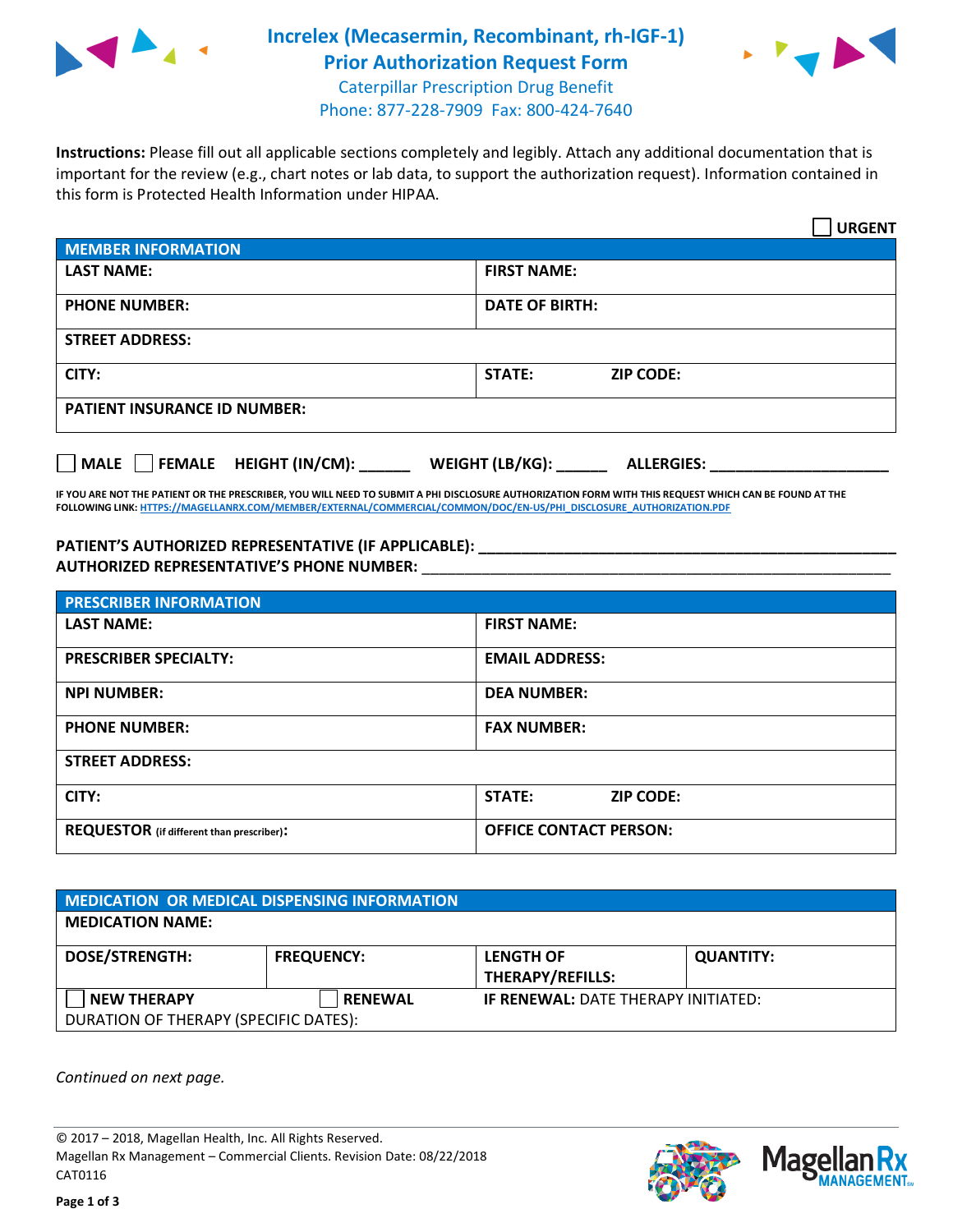

**Increlex (Mecasermin, Recombinant, rh-IGF-1) Prior Authorization Request Form** Caterpillar Prescription Drug Benefit Phone: 877-228-7909 Fax: 800-424-7640



| MEMBER'S LAST NAME:                                                                                                                                                                                                                                                                                                                                     |                                                | MEMBER'S FIRST NAME:                                  |  |  |
|---------------------------------------------------------------------------------------------------------------------------------------------------------------------------------------------------------------------------------------------------------------------------------------------------------------------------------------------------------|------------------------------------------------|-------------------------------------------------------|--|--|
| 1. HAS THE PATIENT TRIED ANY OTHER MEDICATIONS FOR THIS CONDITION?                                                                                                                                                                                                                                                                                      |                                                | <b>NO</b><br>YES (if yes, complete below)             |  |  |
| <b>MEDICATION/THERAPY (SPECIFY</b><br>DRUG NAME AND DOSAGE):                                                                                                                                                                                                                                                                                            | <b>DURATION OF THERAPY (SPECIFY</b><br>DATES): | <b>RESPONSE/REASON FOR</b><br><b>FAILURE/ALLERGY:</b> |  |  |
| <b>2. LIST DIAGNOSES:</b>                                                                                                                                                                                                                                                                                                                               |                                                | <b>ICD-10:</b>                                        |  |  |
| $\square$ Severe primary insulin-like grow th factor-1 deficiency*<br>□ Other Diagnosis_________________ICD-10 Code(s):_____________<br>*Please provide chart documentation (i.e., chart notes) supporting this information.<br>3. REQUIRED CLINICAL INFORMATION: PLEASE PROVIDE ALL RELEVANT CLINICAL INFORMATION TO SUPPORT A<br>PRIOR AUTHORIZATION. |                                                |                                                       |  |  |
| <b>Clinical Information:</b>                                                                                                                                                                                                                                                                                                                            |                                                |                                                       |  |  |
| Is Increlex being prescribed by an endocrinologist? $\Box$ Yes $\Box$ No                                                                                                                                                                                                                                                                                |                                                |                                                       |  |  |
| Does the patient have normal to elevated grow th hormone levels?* $\Box$ Yes $\Box$ No (Please provide chart<br>documentation.)                                                                                                                                                                                                                         |                                                |                                                       |  |  |
| Does the patient have a grow th hormone gene deletion and has the patient developed neutralizing antibodies to<br>growth hormone?* $\Box$ Yes $\Box$ No (Please provide chart documentation.)                                                                                                                                                           |                                                |                                                       |  |  |
| Does the patient have a height standard deviation score of negative 3.0 or less prior to starting treatment?* $\Box$ Yes<br>□ No (Please provide chart documentation.)                                                                                                                                                                                  |                                                |                                                       |  |  |
| Does the patient have a basal IGF-1 standard deviation score of negative 3.0 or less prior to starting treatment?* $\Box$<br>Yes $\Box$ No (Please provide chart documentation.)                                                                                                                                                                        |                                                |                                                       |  |  |
| Are the patient's epiphyses closed?* $\Box$ Yes $\Box$ No<br>*Please provide chart documentation (i.e., chart notes) supporting this information.                                                                                                                                                                                                       |                                                |                                                       |  |  |
| Does the patient have an active or suspected malignancy? $\Box$ Yes $\Box$ No (Please provide chart documentation.)                                                                                                                                                                                                                                     |                                                |                                                       |  |  |
| <b>Reauthorization:</b><br>If this is a reauthorization request, also answer the following question:<br>Has there been an objective response to therapy, defined as a minimum grow th rate of at least 2 cm/year?*<br>$\square$ Yes $\square$ No<br>*Please provide chart documentation (i.e., chart notes) supporting this information.                |                                                |                                                       |  |  |
| Are there any other comments, diagnoses, symptoms, medications tried or failed, and/or any other information the<br>physician feels is important to this review?                                                                                                                                                                                        |                                                |                                                       |  |  |

© 2017 – 2018, Magellan Health, Inc. All Rights Reserved. Magellan Rx Management – Commercial Clients. Revision Date: 08/22/2018 CAT0116